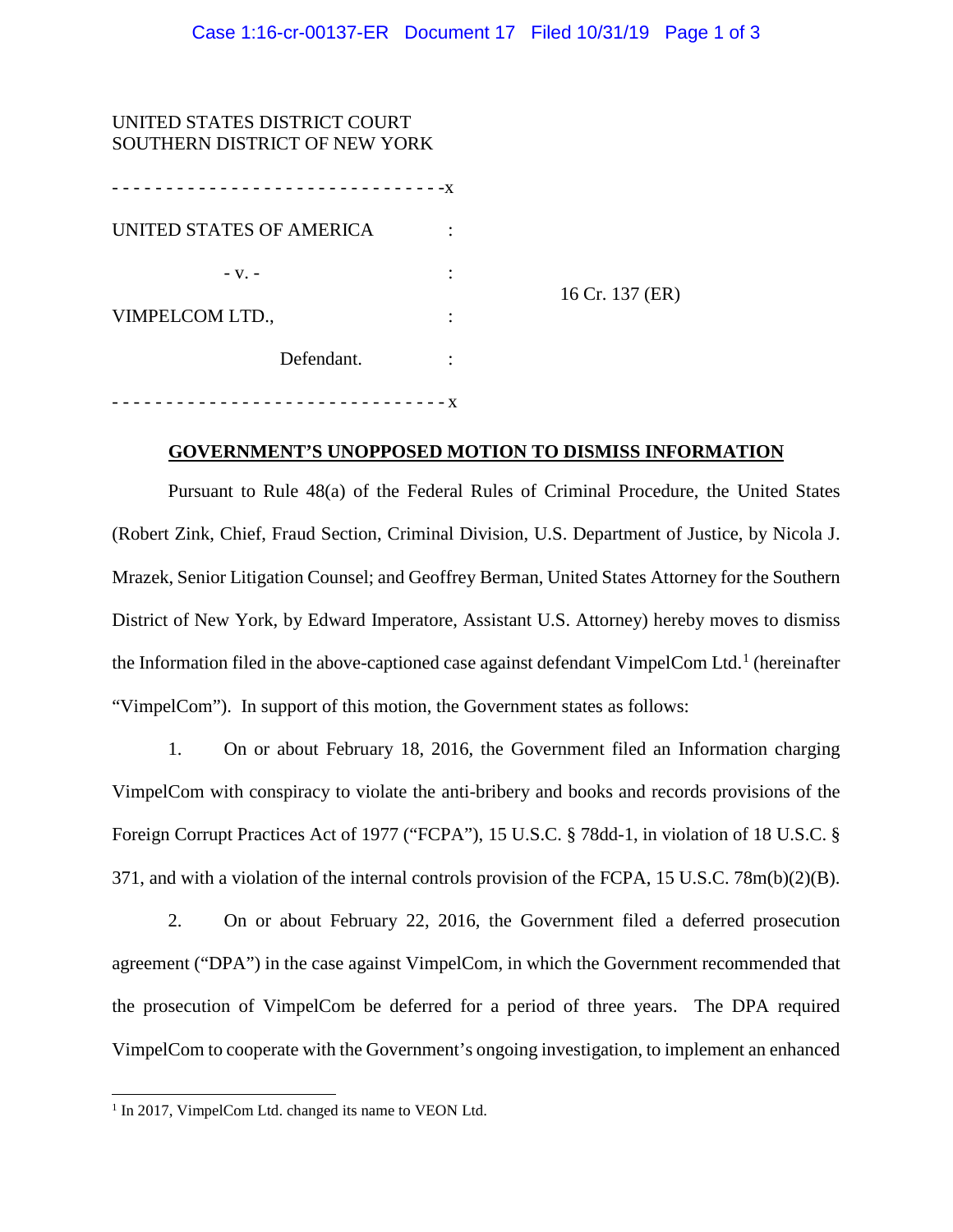## Case 1:16-cr-00137-ER Document 17 Filed 10/31/19 Page 2 of 3

compliance program and to engage an independent compliance monitor for a period of three years, among other obligations. VimpelCom was also required to pay a total monetary penalty of \$460,326,398.40.

3. The DPA provided that the Government would not continue the criminal prosecution against VimpelCom and would move to dismiss the Information within six months of the expiration of the DPA, if VimpelCom fully complied with all of its obligations. See DPA ¶ 17.

4. On or about September 27, 2019, VimpelCom's monitor certified, pursuant to DPA ¶ 19, that VimpelCom's compliance program, including its policies and procedures, is reasonably designed and implemented to prevent and detect violations of the anti-corruption laws.

5. On or about October 31, 2019, VimpelCom's Chief Executive Officer and Chief Financial Officer certified to the Government that VimpelCom has met its disclosure obligations pursuant to DPA ¶ 6.

6. Based on the information known to the Government, VimpelCom has fully met the obligations under the DPA, including full cooperation with the Government, implementation of an enhanced compliance program and procedures, and satisfaction of the terms of the provisions regarding the independent compliance monitorship. In addition, VimpelCom has made timely payment of the \$460,326,398.40 monetary penalty.

7. Given that VimpelCom has fully complied with all of its obligations under the DPA, the Government has determined that dismissal of the Information with prejudice is appropriate. See DPA ¶ 17. The Government has conferred with counsel for VimpelCom, who concurs that dismissal is appropriate at this time.

2